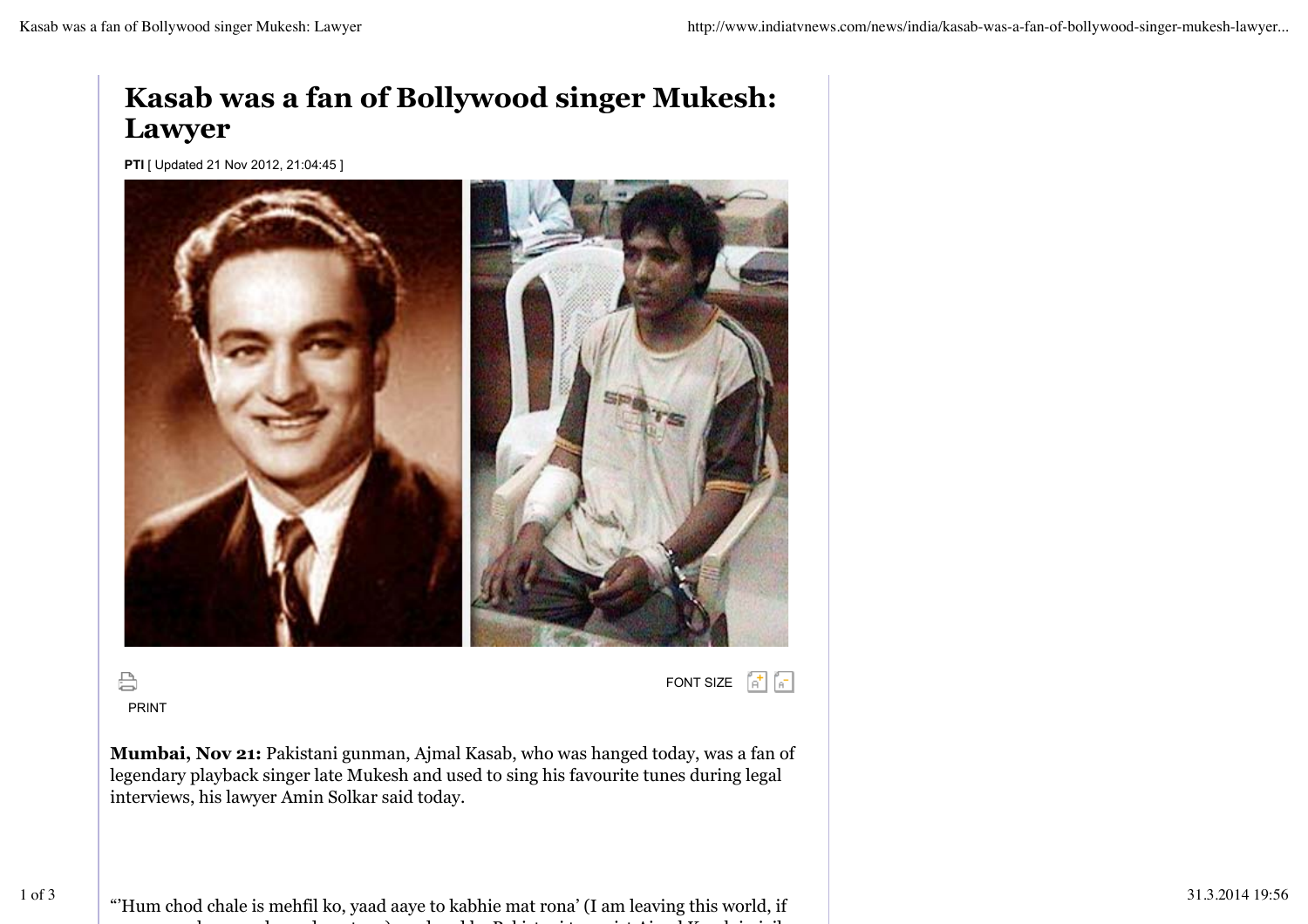"'Hum chod chale is mehfil ko, yaad aaye to kabhie mat rona' (I am leaving this world, if you remember me please do not cry) rendered by Pakistani terrorist Ajmal Kasab in jail keeps ringing in my ears," Solkar said.

"Kasab often used to render this song whenever we met for legal conference and interview at Arthur Road jail here," said Solkar on hearing about Kasab's execution at Pune's Yerwada prison here.

Solkar had defended Kasab in the Bombay High Court by arguing his appeal against death sentence awarded by lower court.

"Kasab also used to sing another famous number of legendary singer Mohammed Rafi but that song I do not remember right now," Solkar said adding that Kasab was playful and a jolly guy, but a man of few words.

Though Kasab was blamed by police for ruthlessly firing at people in public places, there was no streak of aggressiveness in him, Solkar told PTI.

"I found Kasab always calm and quiet during our conferences though on one occasion he walked away in a huff over a point which he did not agree with me," said Solkar.

"Normally, Kasab was a cool guy and I never found him aggressive or violent. However, on one occasion when we were discussing religion, he walked away in disagreement after telling policemen to handcuff him," the lawyer said adding that perhaps that was a sign of frustration brewing in his mind.

"During our meetings, Kasab used to request us to convince the court to allow him some newspapers as he was in solitary confinement and had no one to talk to," Solkar said.

"Kasab once requested me and my lawyer colleague Farhana Shah to ask the court to keep him with other convicts who have been awarded death sentence," Solkar said adding that he perhaps wanted to socialise.

Both Solkar and Shah were appointed by the High Court to defend Kasab and argue his appeal against death sentence.

Solkar further said that Kasab did not approve their questions on his terror strikes on